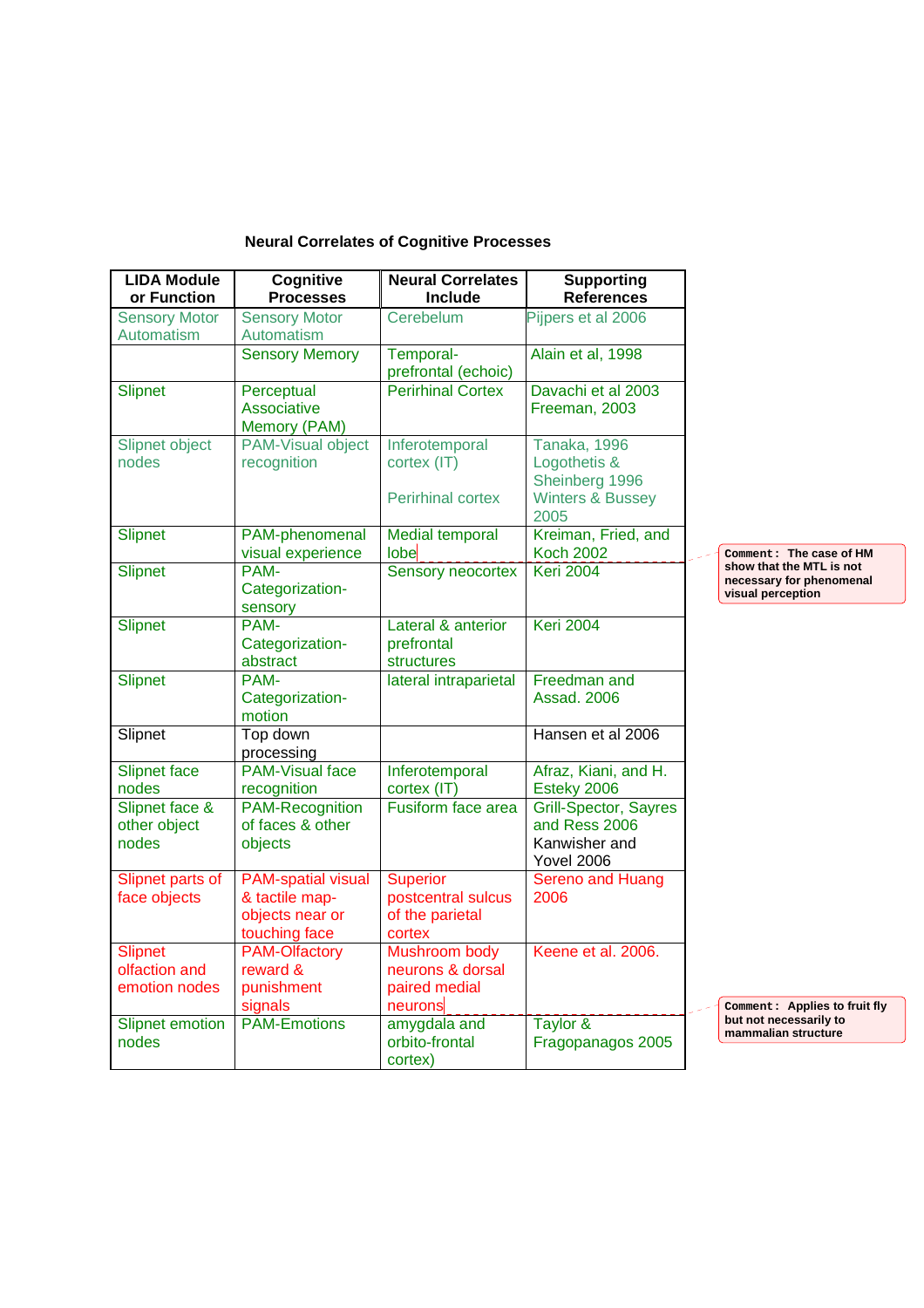| <b>Slipnet</b>         | <b>PAM-emotion</b>    | basolateral           | Paz et al 2006          |      |
|------------------------|-----------------------|-----------------------|-------------------------|------|
|                        | affecting learning    | amygdala,             |                         |      |
|                        |                       | perirhinal cortex,    |                         |      |
|                        |                       | entorhinal cortex     |                         |      |
| <b>Slipnet fear</b>    | PAM-Memory of         | Lateral nucleus of    | Schafe et al 2005       |      |
| nodes                  | fear                  | the amygdala          |                         |      |
| <b>Slipnet novelty</b> | <b>PAM-Novelty</b>    | substantia            | Bunzeck 2006            |      |
| node                   |                       | nigra/ventral         |                         |      |
|                        |                       | tegmental area        |                         |      |
|                        |                       |                       |                         |      |
| Slipnet action         | PAM-Recognize         | Mirror neurons in     | lacoboni, in press      |      |
| situation nodes        | action situation -    | the perisylvian       |                         |      |
|                        | e.g eating a          | cortical region       |                         |      |
|                        | peanut                |                       |                         |      |
| Slipnet reward         | <b>PAM-Reward for</b> | medial                | Kim, Shimojo &          |      |
| nodes                  | action or its         | orbitofrontal cortex  | Doherty. 2006           |      |
|                        | avoidance             |                       |                         |      |
| Slipnet reward         | <b>PAM-Stimulus-</b>  | orbitofrontal         | <b>Keri 2004</b>        |      |
| nodes                  | reward                | cortex/ventral        |                         |      |
|                        | associations          | striatum              |                         |      |
| <b>Slipnet emotion</b> | <b>PAM-Romantic</b>   | brainstem right       | Fisher, H. E., A. Aron, |      |
|                        |                       |                       | and L. L. Brown.        |      |
| nodes                  | love                  | ventral tegmental     |                         |      |
|                        |                       | area and right        | 2006                    |      |
|                        |                       | postero-dorsal        |                         |      |
|                        |                       | body of the           |                         |      |
|                        |                       | caudate nucleus       |                         |      |
| <b>Slipnet self</b>    | <b>PAM-Self</b>       | entorhinal cortex     | McNaughton et al,       |      |
| movement               | movement input to     | hippocampus           | 2006                    |      |
| nodes & place          | $location -$          |                       |                         |      |
| nodes                  | cognitive map         |                       |                         |      |
| <b>Slipnet</b>         | Perceptual            | hippocampus           | Lin et al 2007          |      |
| category nodes         | learning of           |                       |                         |      |
|                        | concepts              |                       |                         |      |
|                        |                       | Insula                |                         |      |
| <b>Slipnet feeling</b> | Feelings, bodily      |                       | Singer 2007             |      |
| nodes                  | states, social        |                       |                         |      |
|                        | emotions              |                       |                         |      |
| Workspace              | Preconscious          | Temporo-parietal      | Baddeley, 2001          | Comm |
|                        | <b>Working Memory</b> | and frontal lobes     |                         | prec |
|                        | <b>Buffers</b>        |                       |                         | prep |
| Workspace              | <b>Working Memory</b> | <b>Prefrontal and</b> | Markowitsch 2000        |      |
|                        |                       | (left) parietal       |                         |      |
| Workspace              | <b>Working Memory</b> | left frontopolar      | Nyberg, et al 2003      |      |
|                        |                       | cortex, left mid-     |                         |      |
|                        |                       | ventrolateral PFC,    |                         |      |
|                        |                       |                       |                         |      |
|                        |                       | left mid-             |                         |      |
|                        |                       | dorsolateral PFC &    |                         |      |
|                        |                       | dorsal anterior       |                         |      |

**Comment: Search PubMed for preconscious, preattentive, preperceptual**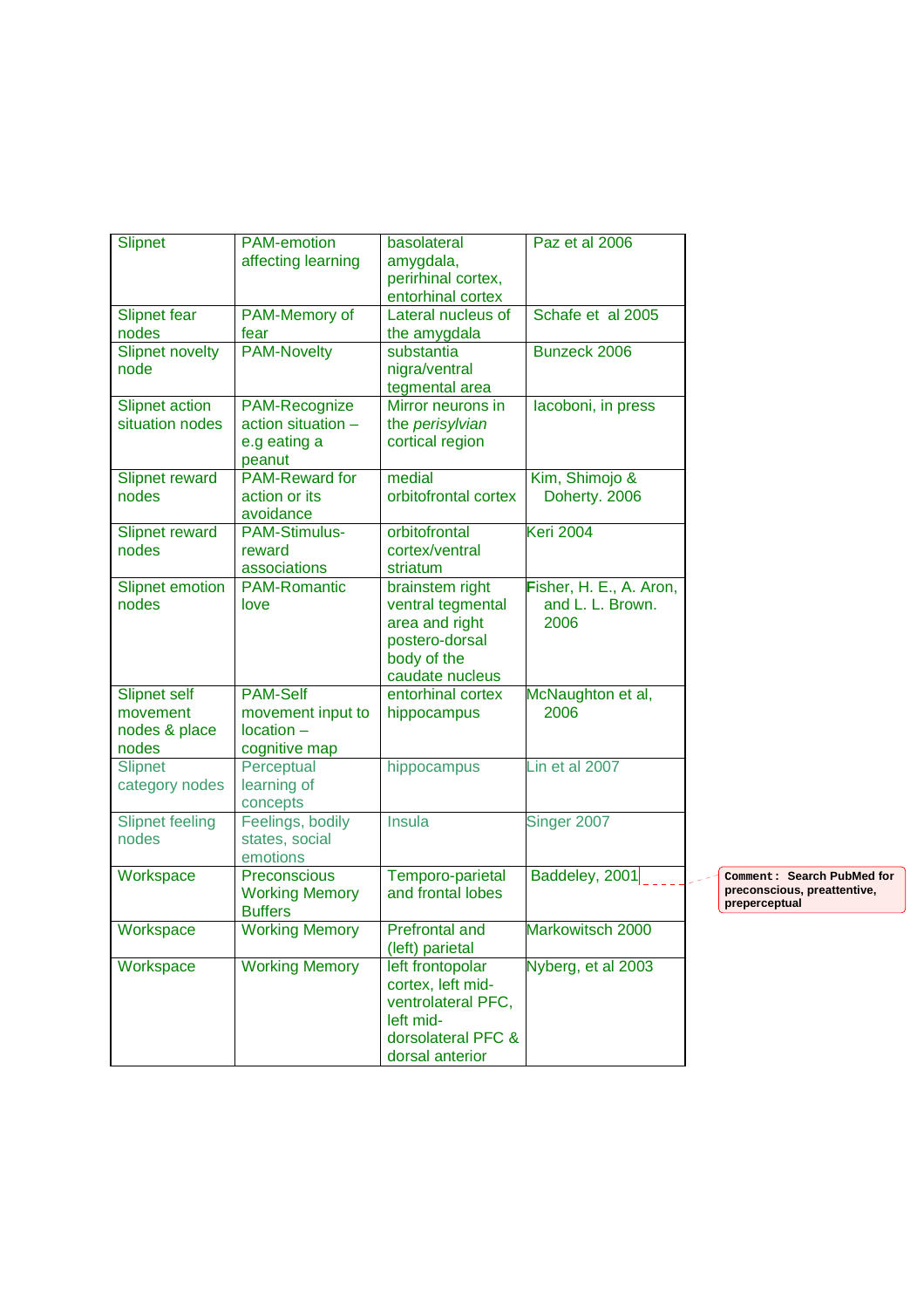|                                                                      |                                                        | cingulate cortex                                                                                                                        |                                                                                                                                                                                           |
|----------------------------------------------------------------------|--------------------------------------------------------|-----------------------------------------------------------------------------------------------------------------------------------------|-------------------------------------------------------------------------------------------------------------------------------------------------------------------------------------------|
| <b>Sparse</b><br>distributed<br>memory                               | <b>Transient Episodic</b><br><b>Memory</b>             | Hippocampal<br><b>System</b>                                                                                                            | <b>Squire 1992;</b><br>Panksepp, 1998<br>p.129; Shastri,<br>2001; Shastri,<br>2002; Metcalfe &<br>Jacobs 1996;<br>Olton, Becker and<br>Handelman 1979;<br>Ferbinteanu and<br>Shapiro 2003 |
| <b>Sparse</b><br>distributed<br>memory                               | Perceptual binding<br>for transient<br>episodic memory | intra-parietal<br>sulcus                                                                                                                | Uncapher, Otten, and<br>Rugg. 2006                                                                                                                                                        |
| <b>Sparse</b><br>distributed<br>memory                               | <b>Declarative</b><br><b>Memory</b>                    | Widely distributed<br>neocortical areas,<br>especially the<br>frontal, lateral<br>temporal, and<br>occipital lobes                      | Squire, 1992<br>Bayley et al 2005                                                                                                                                                         |
| <b>Sparse</b><br><b>Distributed</b><br>Memory with "I<br>don't care" | <b>Declarative</b><br><b>Memory</b>                    | <b>Limbic structures</b><br>and prefrontal<br>cortex                                                                                    | Markowitsch 2000                                                                                                                                                                          |
|                                                                      | Semantic memory<br>(or maybe<br>perceptual)            | Left frontopolar<br>cortex, left mid-<br>ventrolateral PFC,<br>left mid-<br>dorsolateral PFC<br>and dorsal anterior<br>cingulate cortex | Nyberg, et al 2003                                                                                                                                                                        |
|                                                                      | <b>Episodic memory</b><br>(transient or long<br>term?) | left frontopolar<br>cortex, left mid-<br>ventrolateral PFC,<br>left mid-<br>dorsolateral PFC<br>and dorsal anterior<br>cingulate cortex | Nyberg, et al 2003                                                                                                                                                                        |
|                                                                      | Consolidation                                          | Hippocampus &<br>neocortex<br>Hippocampus &<br>medial frontal<br>cortex                                                                 | Paz et al 2006<br>Hahn, Sakmann, and<br><b>Mehta. 2006</b><br>Euston, Tatsuno, and<br>McNaughton. 2007                                                                                    |
| Workspace                                                            | <b>Deliberation</b><br>(imagination)                   | Hippocampus                                                                                                                             | Hassabis et al 2007                                                                                                                                                                       |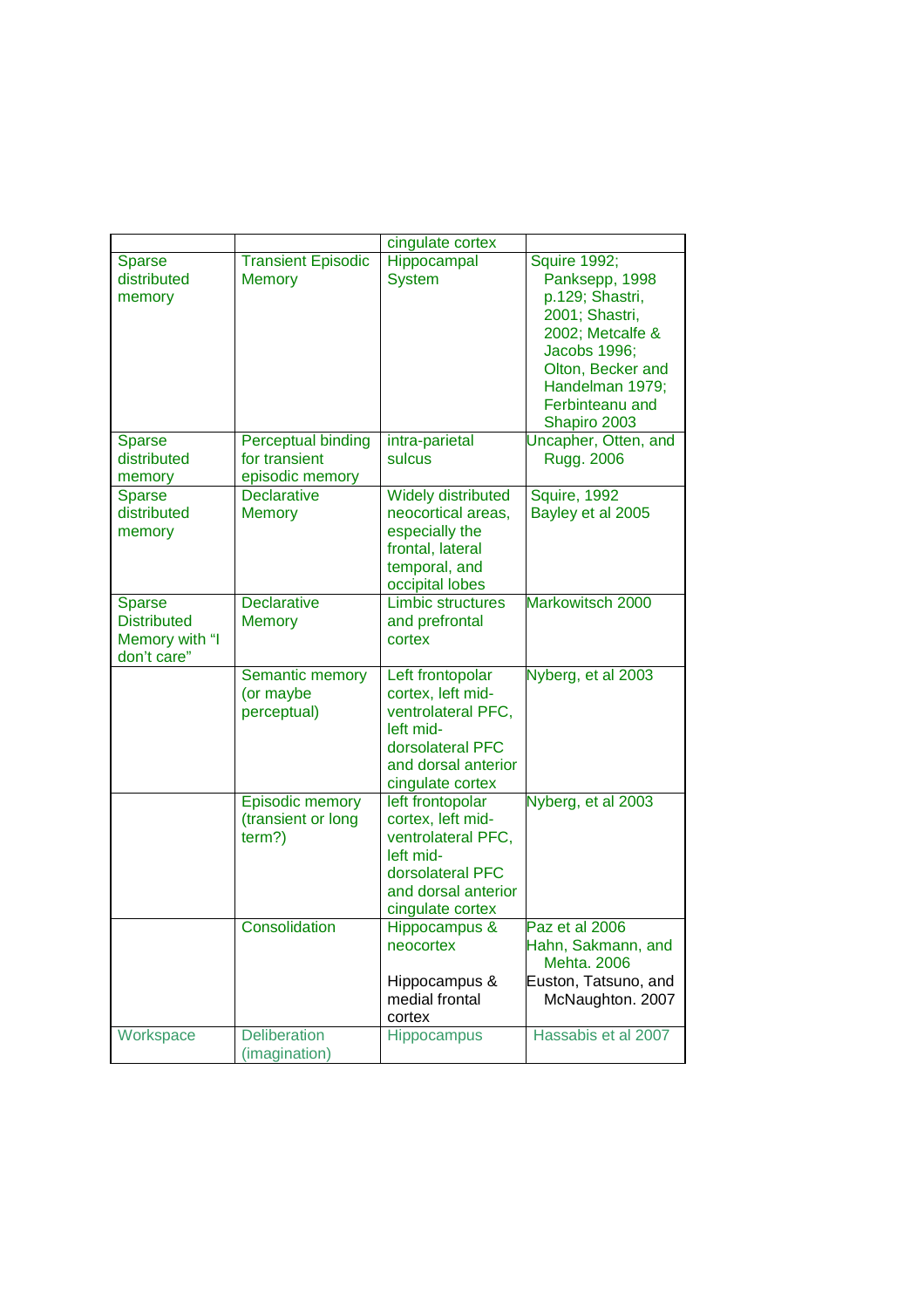| Working              | Binding of visual         | large-scale theta                   | Wu et al 2007        |
|----------------------|---------------------------|-------------------------------------|----------------------|
| memory               | and spatial               | phase                               |                      |
|                      | information               | synchronization                     |                      |
|                      |                           | between bilateral                   |                      |
|                      |                           | frontal regions and                 |                      |
|                      |                           | between the left                    |                      |
|                      |                           | frontal and right                   |                      |
|                      |                           | temporal-parietal                   |                      |
|                      |                           | regions                             |                      |
| Consciousness        | Consciousness             | Gamma                               | Meador et al 2002    |
| module               |                           | coherence                           |                      |
|                      |                           | <b>Right superior</b>               | Newman et al 2003    |
|                      |                           | parietal                            |                      |
| <b>Consciousness</b> | <b>Executive function</b> | anterior cingulate                  | Bush, Luu, &         |
| $module -$           |                           | cortex                              | <b>Posner, 2000</b>  |
| global               |                           |                                     |                      |
| workspace            |                           |                                     |                      |
| Consciousness        | <b>Visual conscious</b>   | Parieto-frontal                     | Dehaene et al 2006   |
| module               | perception                | activity                            |                      |
| Consciousness        | subjective                | primary visual                      | <b>Rees 2007</b>     |
|                      | contents of visual        | cortex and ventral                  |                      |
|                      | awareness                 | visual areas, plus                  |                      |
|                      |                           | parietal and frontal                |                      |
|                      |                           | activity                            |                      |
| <b>Attention</b>     | <b>Attention to</b>       | posterior parietal                  | Shomstein &          |
| codelets             | objects                   | cortex                              | Behrmann. 2006       |
| <b>Attention</b>     | <b>Higher visual</b>      | Frontal eye fields                  | Kaysera &            |
| codelets             | scene processing          |                                     | Logothetis 2006      |
| Global               | <b>Global broadcast</b>   | long-distance                       | Melloni et al 2007   |
| workspace            |                           | synchronization of                  |                      |
|                      |                           | gamma                               |                      |
|                      |                           | oscillations                        |                      |
| <b>Schemenet</b>     | Procedural                | striatum                            | Foerde et al 2006    |
|                      | learning                  |                                     |                      |
| <b>Schemenet</b>     | Procedural                | Basal ganglia,                      | Markowitsch 2000     |
|                      | memory                    | cortical motor                      |                      |
|                      |                           | regions, cerebellar                 |                      |
| PL attention         |                           | structures                          | Pittenger et al 2006 |
|                      | Procedural                | corticostriatal                     |                      |
| codelets             | learning                  | synapses<br><b>Ventral striatum</b> |                      |
| Scheme net           | Procedural                |                                     | Atallah et al 2006   |
|                      | learning<br>Procedural    | Anterior cingulate                  |                      |
| Scheme net           |                           |                                     | Kennerley et al 2006 |
|                      | <b>Memory</b>             | cortex                              |                      |
|                      |                           | <b>Striatum</b>                     | Pittenger et al 2006 |
| <b>Behavior net</b>  | <b>Action selection</b>   | <b>Prefrontal cortex</b>            | Newman et al 2003    |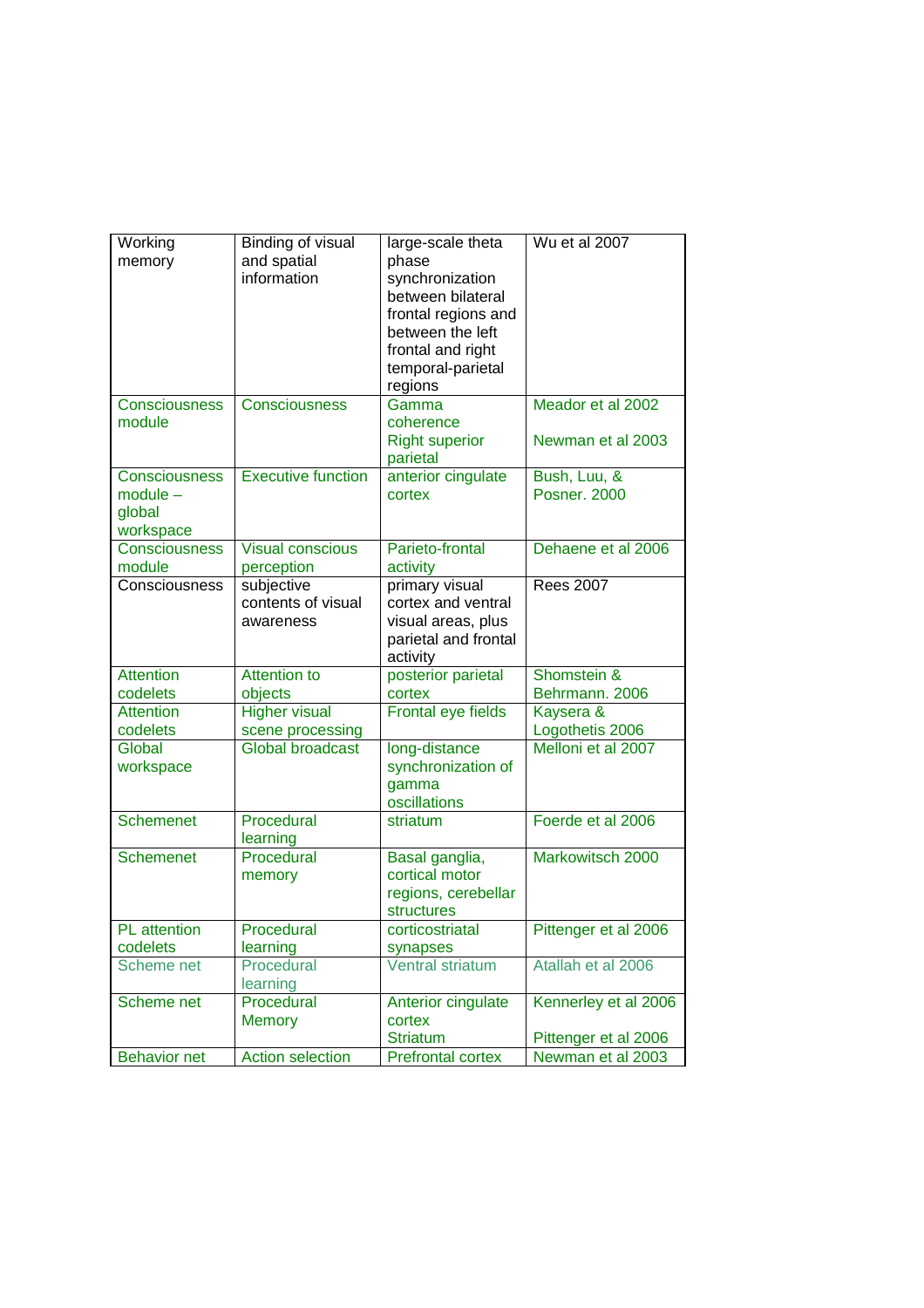| <b>Behavior net</b>                   | <b>Action selection</b>                                        | Striatum, basal<br>ganglia                              | Pasquereau et al<br>2007                                                      |                                                                                                                            |
|---------------------------------------|----------------------------------------------------------------|---------------------------------------------------------|-------------------------------------------------------------------------------|----------------------------------------------------------------------------------------------------------------------------|
|                                       | Decision making                                                | Basal forebrain                                         | Pessiglione et al<br>2007                                                     |                                                                                                                            |
| <b>Slipnet</b><br><b>Behavior net</b> | <b>Emotions</b><br>modulating action<br>selection              | Amygdala,<br>Orbital and medial<br>prefrontal cortex    | De Martino et al<br>2006                                                      |                                                                                                                            |
|                                       | Sensory-motor<br>memory                                        | Cerebellum                                              | Smith & Shadmehr<br>2005                                                      |                                                                                                                            |
|                                       | Sensory-motor<br>actions - saccades                            | Frontal eye field                                       | Thompson et al<br>1996                                                        | Comment: Check whether this                                                                                                |
|                                       | Sensory-motor<br>control of balance<br>and navigaton           | Semicircular<br>canals                                  | Fitzpatrick et al 2006                                                        | is only for voluntary saccades.<br>Comment: More input than                                                                |
|                                       | Sensory-motor -<br>innate behaviors                            | command<br>chemical-central<br>peptidergic<br>ensembles | Kim et al 2006                                                                | control                                                                                                                    |
| Preafference                          | Visual stability                                               | mediodorsal<br>thalamic nucleus                         | Sommer & Wurtz.<br>2006                                                       |                                                                                                                            |
| Sensory-motor<br>memory               | <b>Action execution</b>                                        | Dorsal striatum                                         | Atallah et al 2006                                                            |                                                                                                                            |
|                                       | <b>Motor</b><br>representations of<br>sequential<br>procedures | <b>Right intraparietal</b><br>sulcus                    | Frey and Gerry 2006                                                           |                                                                                                                            |
| Cognitive cycle                       | Cognitive cycle                                                | Few hundred ms                                          | Sigman & Dehaene.<br>2006                                                     | Comment: Check PubMed for                                                                                                  |
| Cognitive cycle                       | Cognitive cycle                                                | $200-300$ ms                                            | Uchida et al 2006<br>van Berkum, J.J.A.                                       | evoked potential, event related<br>potential, ERP                                                                          |
|                                       |                                                                |                                                         | 2006<br>Massimini et al,<br>2005                                              | Comment: Not really about the<br>existence of cognitive cycles<br>Comment: Direct evidence for<br>the conscious broadcast. |
|                                       |                                                                |                                                         | <b>Willis &amp; Todorov</b><br>2006                                           |                                                                                                                            |
| Cognitive cycle                       | Cognitive cycle                                                | Coupled theta-<br>gamma rhythms                         | Jensen & Colgin<br>2007<br>Canolty et al 2006                                 |                                                                                                                            |
| Cognitive cycle                       | <b>EEG</b> microstate                                          |                                                         | Koenig et al 2002<br>Koenig, Kochi, and<br>Lehmann 1998<br>Lehmann et al 1998 |                                                                                                                            |
|                                       | Automization                                                   | Basal ganglia,<br>cerebellum                            |                                                                               |                                                                                                                            |
|                                       | Reflexive decision<br>making                                   | amygdala, basal<br>ganglia,                             | Satpute and<br>Lieberman. 2006                                                |                                                                                                                            |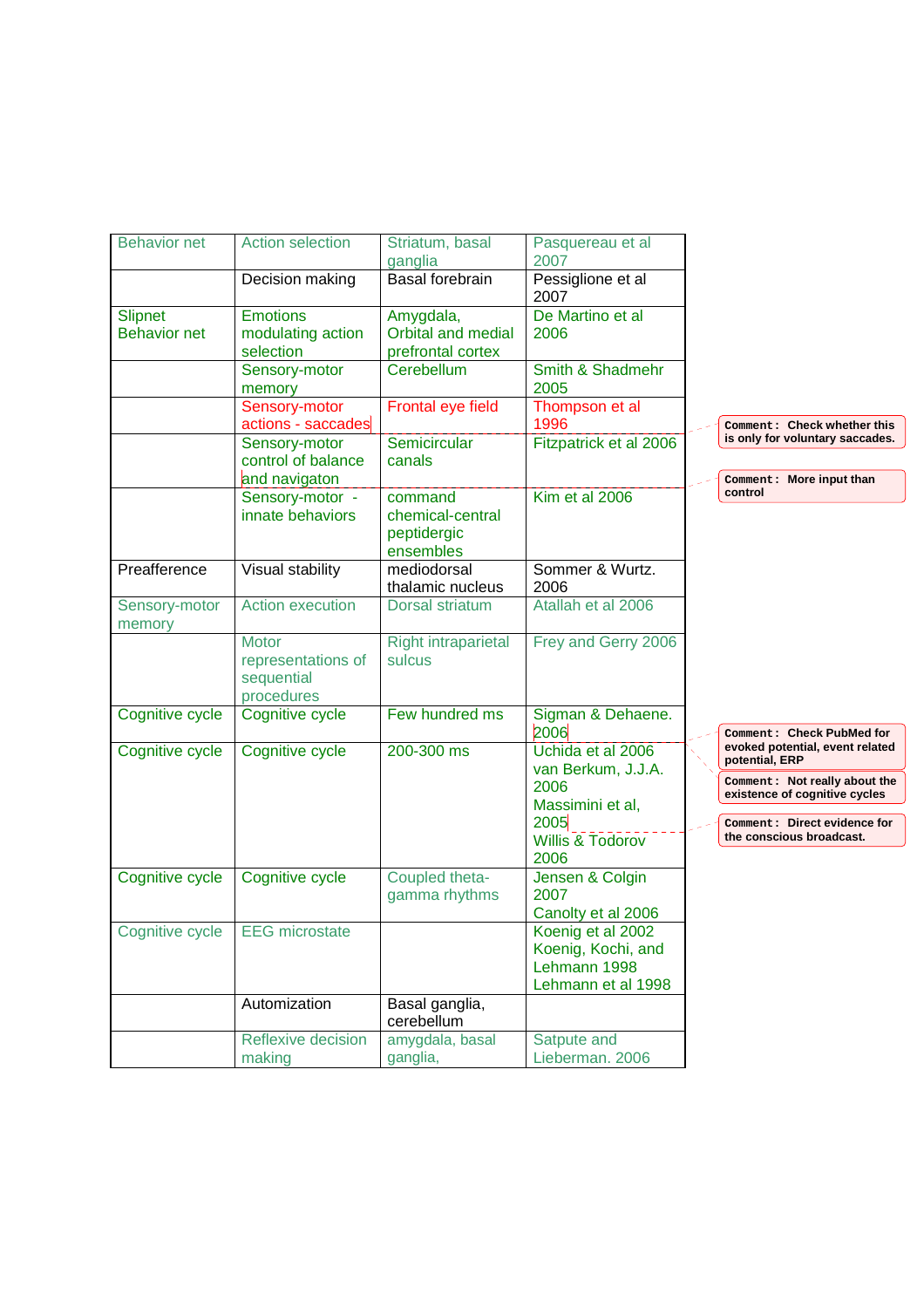|                                             | ventromedial<br>prefrontal cortex,<br>dorsal anterior<br>cingulate cortex,<br>lateral temporal<br>cortex.                                                                                                      |                                |
|---------------------------------------------|----------------------------------------------------------------------------------------------------------------------------------------------------------------------------------------------------------------|--------------------------------|
| Reflective decision<br>making               | lateral prefrontal<br>cortex,<br>posterior parietal<br>cortex, medial<br>prefrontalal cortex,<br>rostral anterior<br>cingulate cortex,<br>and hippocampus<br>and surrounding<br>medial temporal<br>lobe region | Satpute and<br>Lieberman, 2006 |
| <b>Emotions in moral</b><br>decision making | ventromedial<br>prefrontal cortex                                                                                                                                                                              | Koenigs et al 2007             |

## **References**

- Afraz, S.-R., R. Kiani, and H. Esteky. 2006. Microstimulation of inferotemporal cortex influences face categorization. Nature 10:1038.
- Alain, C., D. L. Woods, and R. T. Knight. 1998. A distributed cortical network for auditory sensory memory in humans. Brain Res. 812:23-37.
- Atallah, H. E., D. Lopez-Paniagua, J. W. Rudy, and R. C. O'Reilly. 2006. Separate neural substrates for skill learning and performance in the ventral and dorsal striatum. Nature Neuroscience 10:126-131.
- Baddeley, A. D. 2001. The concept of episodic memory. In Episodic Memory, ed. A. D. Baddeley, M. A. Conway, and A. Aggleton. Oxford: Oxford University Press.
- Bayley, P. J., J. J. Gold, R. O. Hopkins, and L. R. Squire. 2005. The Neuroanatomy of Remote Memory. Neuron 46:799-810.
- Bunzeck, N., and E. Düzel. 2006. Absolute Coding of Stimulus Novelty in the Human Substantia Nigra/VTA. Neuron 51:369-379.
- Bush, G., P. Luu, and M. I. Posner. 2000. Cognitive and emotional influences in anterior cingulate cortex. Trends in Cognitive Sciences 4:215.
- Canolty, R T, E Edwards, S S Dalal, M Soltani, S S Nagarajan, H E Kirsch, M S Berger, N M Barbaro, and R T Knight. 2006. High gamma power is phase-locked to theta oscillations in human neocortex. Science 313: 1626– 1628.
- Davachi, L., J. P. Mitchell, and A. D. Wagner. 2003. Multiple routes to memory: Distinct medial temporal lobe processes build item and source memories. Proc. Natl. Acad. Sci. USA, 100:2157-2162.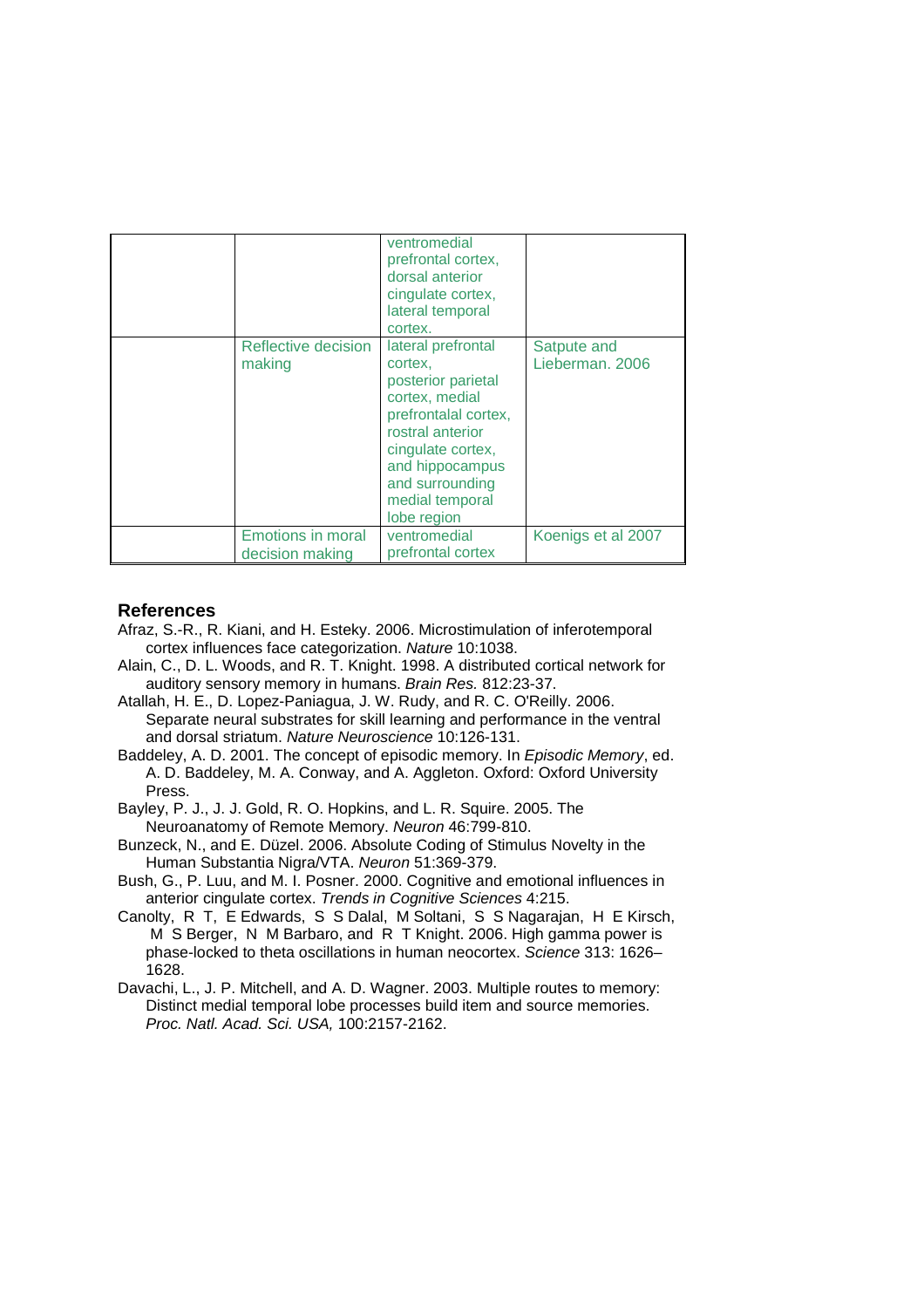- Dehaene, S., J.-P. Changeux, L. Naccache, Jerome Sackur, and C. Sergent. 2006. Conscious, preconscious, and subliminal processing: a testable taxonomy. Trends in Cognitive Sciences 10:204-211.
- De Martino, B., D. Kumaran, B. Seymour, and R. J. Dolan. 2006. Frames, Biases, and Rational Decision-Making in the Human Brain. Science 313:684- 687.
- Euston, David R., Masami Tatsuno, and Bruce L. McNaughton. 2007. Fastforward playback of recent memory sequences in prefrontal cortex during sleep. Science 318: 1147 - 1150.
- Ferbinteanu, J., and M. L. Shapiro. 2003. Prospective and Retrospective Memory Coding in the Hippocampus. Neuron 40:1227-1239.
- **F**isher, H. E., A. Aron, and L. L. Brown. 2006. Romantic love: a mammalian brain system for mate choice. Philos. Trans. R. Soc. Lond B. 361:2173-2186.
- Fitzpatrick, R. C., J. E. Butler, and B. L. Day. 2006. Resolving Head Rotation for Human Bipedalism. Current Biology 16:1509-1514.
- Foerde, K., B. J. Knowlton, and R. A. Poldrack. 2006. Modulation of competing memory systems by distraction. Proc. Natl. Acad. Sci. USA, 10:1073.
- Freedman, D. J., and J. A. Assad. 2006. Experience-dependent representation of visual categories in parietal cortex. Nature 443:85-88.
- Freeman, W. J. 2003. The Wave Packet: An Action Potential for the 21st Century. Journal of Integrative Neuroscience 2:3-30.
- Frey, Scott H and Valerie E. Gerry. 2006. Modulation of neural activity during observational learning of actions and their sequential orders. Journal of Neuroscience 26: 13194-13201.
- Grill-Spector, K., R. Sayres, and D. Ress. 2006. High-resolution imaging reveals highly selective nonface clusters in the fusiform face area. Nature Neuroscience 9:1177-1185.
- Hahn, T. T., B. Sakmann, and M. R. Mehta. 2006. Phase-locking of hippocampal interneurons' membrane potential to neocortical up-down states. Nature Neuroscience 9:1359-1361.
- Hansen, T., M. Olkkonen, S. Walter, and K. R. Gegenfurtner. 2006. Memory modulates color appearance. Nature Neuroscience 9:1367-1368.
- Hassabis, Demis, Dharshan Kumaran, Seralynne D. Vann{dagger, and Eleanor A. Maguire. 2007. Patients with hippocampal amnesia cannot imagine new experiences. Proceedings of the National Academy of Sciences 104, no. 5: 1726-1731.
- Iacoboni, M. in press. Understanding others: imitation, language, empathy. In Perspectives on imitation: from cognitive neuroscience to social science, ed. S. Hurley, and N. Chater. Cambridge, MA: MIT Press.
- Jensen, Ole and Laura L Colgin. 2007. Cross-frequency coupling between neuronal oscillations. TRENDS in Cognitive Sciences 11, no. 7: 267-269.
- Kanwisher, N., and G. Yovel. 2006. The fusiform face area: a cortical region specialized for the perception of faces. Philos. Trans. R. Soc. Lond B. 361:2109-2128.
- Kaysera, C., and N. Logothetis. 2006. Vision: Stimulating Your Attention. Current Biology 16:R581-R583.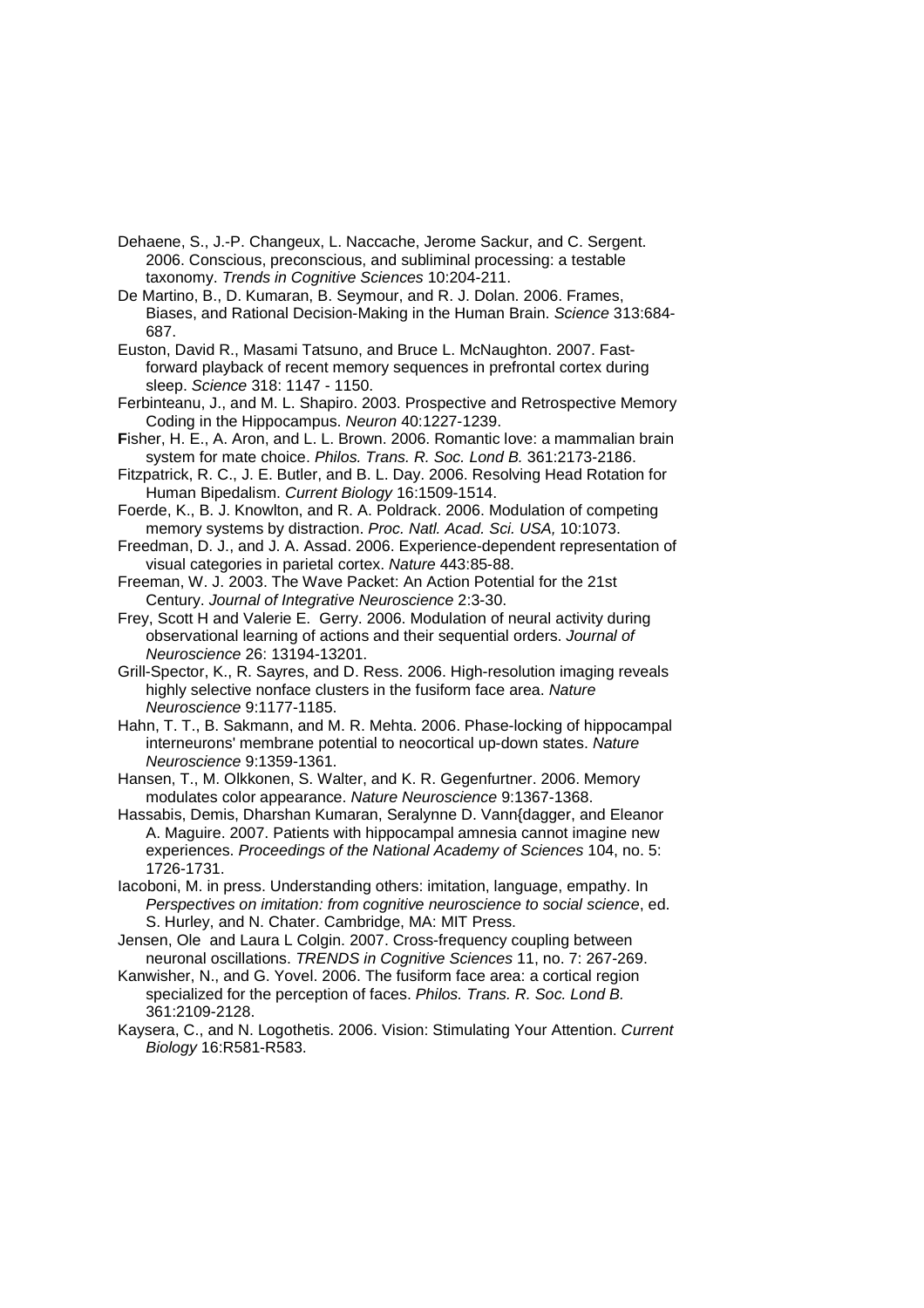- Keene, A. C., M. J. Krashes, B. Leung, J. A. Bernard, and S. Waddell. 2006. Drosophila Dorsal Paired Medial Neurons Provide a General Mechanism for Memory Consolidation. Current Biology 16:1524-1530.
- Kennerley, S. W., M. E. Walton, T. E. J. Behrens, M. J. Buckley, and M. F. S. Rushworth. 2006. Optimal decision making and the anterior cingulate cortex. Nature Neuroscience 9:940-947.
- Keri, S. 2004. The cognitive neuroscience of category learning. Brain. Res. Brain. Res. Rev. 43:85-109.
- Kim, H., S. Shimojo, and J. P. Doherty. 2006. Is avoiding an aversive outcome rewarding? Neural substrates of avoidance learning in the human brain. PLoS Biol. 4:e233.
- Kim, Y.-J., D. Zitnan, C. G. Galizia, K.-H. Cho, and M. E. Adams. 2006. A Command Chemical Triggers an Innate Behavior by Sequential Activation of Multiple Peptidergic Ensembles. Current Biology 16:1395-1407.
- Koenig T, Kochi K, and Lehmann D. 1998. Event-related electric microstates of the brain differ between words with visual and abstract meaning. Electroencephalography and Clinical Neurophysiology 106, no. 6: 535-46.
- Koenig T, Prichep L, Lehmann D, Sosa PV, Braeker E, Kleinlogel H, Isenhart R, and John ER. 2002. Millisecond by millisecond, year by year: Normative eeg microstates and developmental stages. Neuroimage 16, no. 1: 41-8.
- Koenigs, Michael, Liane Young, Ralph Adolphs, Daniel Tranel, Fiery Cushman, Marc Hauser, and Antonio Damasio. 2007. Damage to the prefrontal cortex increases utilitarian moral judgements. Nature.
- Kreiman, G., I. Fried, and C. Koch. 2002. Single-neuron correlates of subjective vision in the human medial temporal lobe. PNAS 99:8378-8383.
- Lehmann D, Strik WK, Henggeler B, Koenig T, and Koukkou M. 1998. Brain electric microstates and momentary conscious mind states as building blocks of spontaneous thinking: I. Visual imagery and abstract thoughts. Int J Psychophysiology 29, no. 1: 1-11.
- Lin, Longnian, Guifen Chen, Hui Kuang, Dong Wang, and Joe Z. Tsien. 2007. Neural encoding of the concept of nest in the mouse brain. Proceedings of the National Academy of Sciences 10.1073.
- Logothetis, N. K., and D. L. Sheinberg. 1996. Visual object recognition. Ann. Rev. Neuroscience 19:577-621.
- Massimini, M., F. Ferrarelli, R. Huber, S. K. Esser, H. Singh, and G. Tononi. 2005. Breakdown of Cortical Effective Connectivity During Sleep. Science 309:2228-2232.
- McNaughton, BruceL. L., F. P. Battaglia, O. Jensen, E. I. Moser, and M.-B. Moser. 2006. Path integration and the neural basis of the 'cognitive map'. Nature Reviews Neuroscience 7:663-678.
- Meador, K. J., P. G. Ray, J. R. Echauz, D. W. Loring, and G. J. Vachtsevanos. 2002. Gamma coherence and conscious perception. Neurology 59:847-854.
- Melloni, Lucia, Carlos Molina, Marcela Pena, David Torres, Wolf Singer, and Eugenio Rodriguez1. 2007. Synchronization of neural activity across cortical areas correlates with conscious perceptio**n**. Journal of Neuroscience 27: 2858-2865.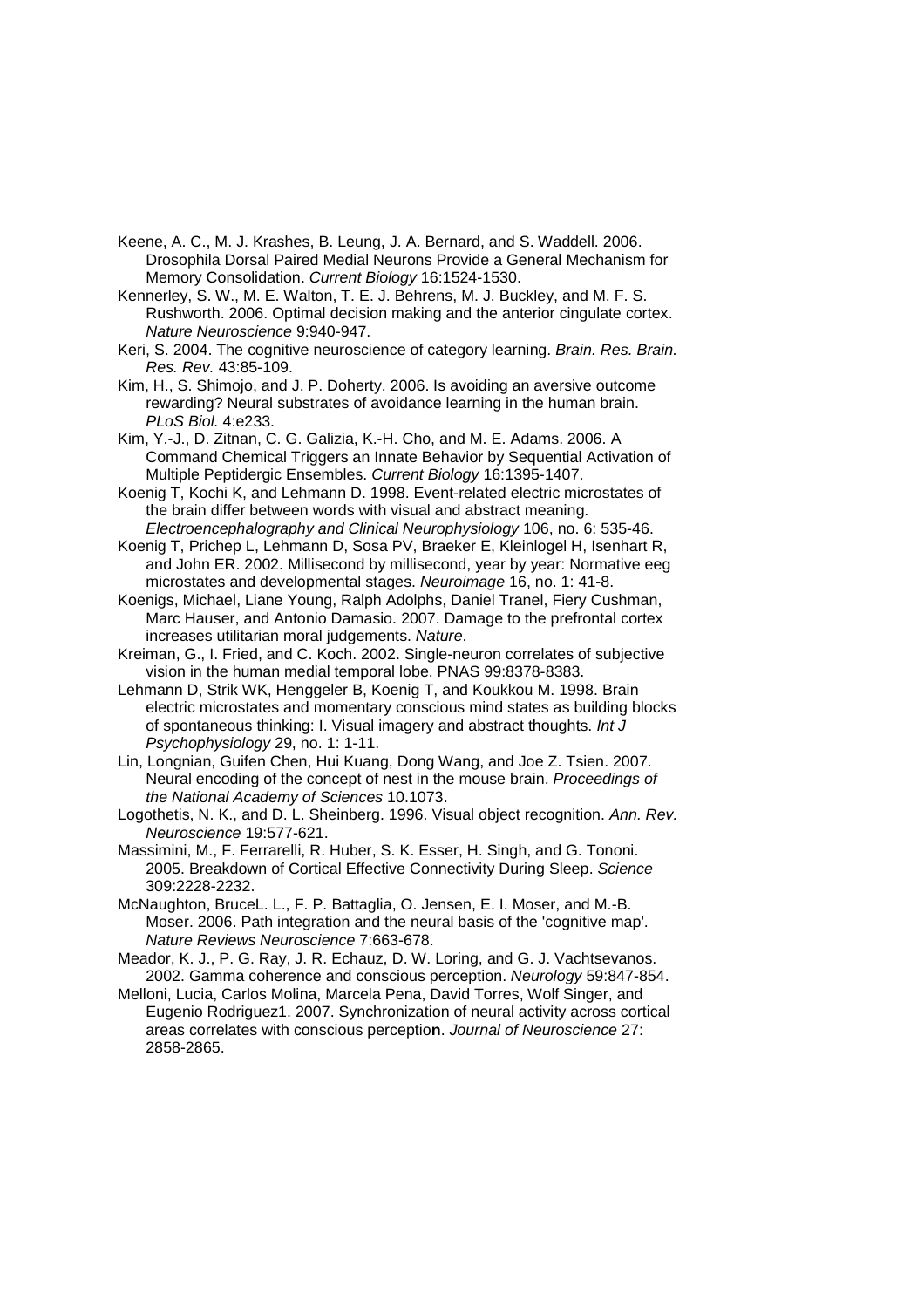Metcalfe, J., and W. J. Jacobs. 1996. A "hot-system/cool-system" view of memory under stress. Ptsd Research Quarterly 7:1-6.

Newman, S. D., P. A. Carpenter, S. Varma, and M. A. Just. 2003. Frontal and parietal participation in problem solving in the Tower of London: fMRI and computational modeling of planning and high-level perception. Neuropsychologia 41:1668-1682.

Nyberg, L., P. Marklund, J. Persson, R. Cabeza, C. Forkstam, K. M. Petersson, and M. Ingvar. 2003. Common prefrontal activations during working memory, episodic memory, and semantic memory. Neuropsychologia 41:371-377.

Olton, D. S., and R. J. Samuelson. 1976. Remembrance of places passed: Spatial memory in rats. Journal of Experimental Psychology: Animal Behavior Processes 2:97-116.

Panksepp, J. 1998. Affective Neuroscience Oxford: Oxford University Press. p 129.

Pasquereau.B., A. Nadjar, D. Arkadir, E. Bezard, M. Goillandeau, B. Bioulac, C.- E. Gross, and T. Boraud. 2007. Shaping of motor responses by incentive values through the basal ganglia. Journal of Neuroscience 27: 1176-1183.

Paz, R., J. G. Pelletier, E. P. Bauer, and D. Paré. 2006. Emotional enhancement of memory via amygdala-driven facilitation of rhinal interactions. Nature Neuroscience 9:1321-1329.

- Pessiglione, Mathias, Liane Schmidt, Bogdan Dragansk, Raffael Kalisch, Hakwan Lau, Ray Dolan, and Chris Frith. 2007. How the brain translates money into force: A neuroimaging study of subliminal motivation. Science.
- Pijpers, Angelique, Richard Apps, Joanne Pardoe, Jan Voogd, and Tom J. H. Ruigrok.2006. Precise spatial relationships between mossy fibers and climbing fibers in rat cerebellar cortical zones. Journal of Neuroscience, 26, no. 46: 12067-12080.
- Pittenger, C., S. Fasano, D. Mazzocchi-Jones, S. B. Dunnett, E. R. Kandel, and R. Brambilla. 2006. Impaired bidirectional synaptic plasticity and procedural memory formation in striatum-specific cAMP response element-binding protein-deficient mice. J. Neurosci. 26:2808-2813.

Rees, Geraint. 2007**.** Neural correlates of the contents of visual awareness in humans. Philosophical Transactions of the Royal Society B: Biological Sciences 362, no. 1481: 877 - 886.

Satpute, Ajay B. and Matthew D. Lieberman. 2006. Integrating automatic and controlled processes into neurocognitive models of social cognition. Brain Research 1079: 86-97.

Schafe, G. E., V. Doyere, and J. E. LeDoux. 2005. Tracking the fear engram: the lateral amygdala is an essential locus of fear memory storage. J. Neurosci. 25:10010-10014.

Sereno, M. I., and R.-S. Huang. 2006. A human parietal face area contains aligned head-centered visual and tactile maps. Nature Neuroscience 9:1337- 1343.

Shastri, L. 2001. A computational model of episodic memory formation in the hippocampal system. Neurocomputing 38-40:889-897.